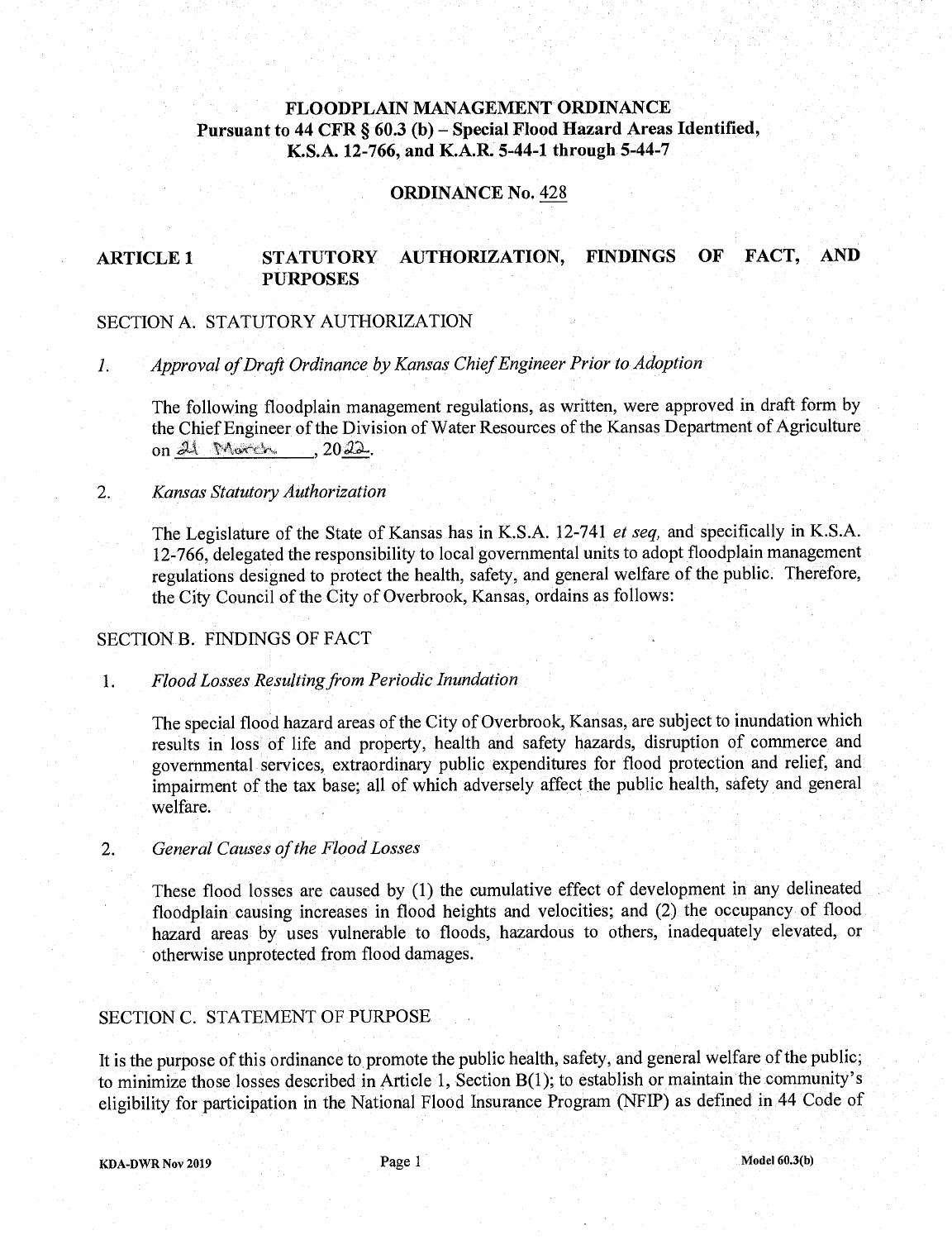Federal Regulations (CFR) § 59.22(a)(3); and to meet the requirements of 44 CFR § 60.3(b) and K.A.R. *5-44-4* by applying the provisions of this ordinance to:

- 1. Restrict or prohibit uses that are dangerous to health, safety, or property in times of flooding or cause undue increases in flood heights or velocities;
- 2. Require uses vulnerable to floods, including public facilities that serve such uses, be provided with flood protection at the time of initial construction, and
- 3. Protect individuals from buying lands that are unsuited for the intended development purposes due to the flood hazard.

### **ARTICLE** 2 **GENERAL PROVISIONS,**

#### SECTION A. LANDS TO WHICH ORDINANCE APPLIES

This ordinance shall apply to all lands within the jurisdiction of the City of Overbrook, Kansas identified as unnumbered A Zones on the Flood Insurance Rate Map (FIRM) panels referenced on the associated FIRM Index dated May 17, 2022, of the Flood Insurance Rate Map (FIRM) as amended

#### SECTION B. COMPLIANCE

No development located within the special flood hazard areas of this community shall be located, extended, converted, or structurally altered without full compliance with the terms of this ordinance and other applicable regulations.

#### SECTION C. ABROGATION AND GREATER RESTRICTIONS

It is not intended by this ordinance to repeal, abrogate, or impair any existing easements, covenants, or deed restrictions. However, where this ordinance imposes greater restrictions, the provisions of this ordinance shall prevail All other ordinances inconsistent with this ordinance are hereby repealed to the extent of the inconsistency only.

# SECTION D. INTERPRETATION

In their interpretation and application, the provisions of this ordinance shall be held to be minimum requirements, shall be liberally construed in favor of the governing body, and shall not be deemed a limitation or repeal of any other powers granted by Kansas statutes

### SECTION E. WARNING AND DISCLAIMER OF LIABILITY

The degree of flood protection required by this ordinance is considered reasonable for regulatory purposes and is based on engineering and scientific methods of study. Larger floods may occur on rare occasions or the flood heights may be increased by man-made or natural causes, such as ice jams and bridge openings restricted by debris. This ordinance does not imply that areas outside the floodway and flood fringe or land uses permitted within such areas will be free from flooding or flood damage. This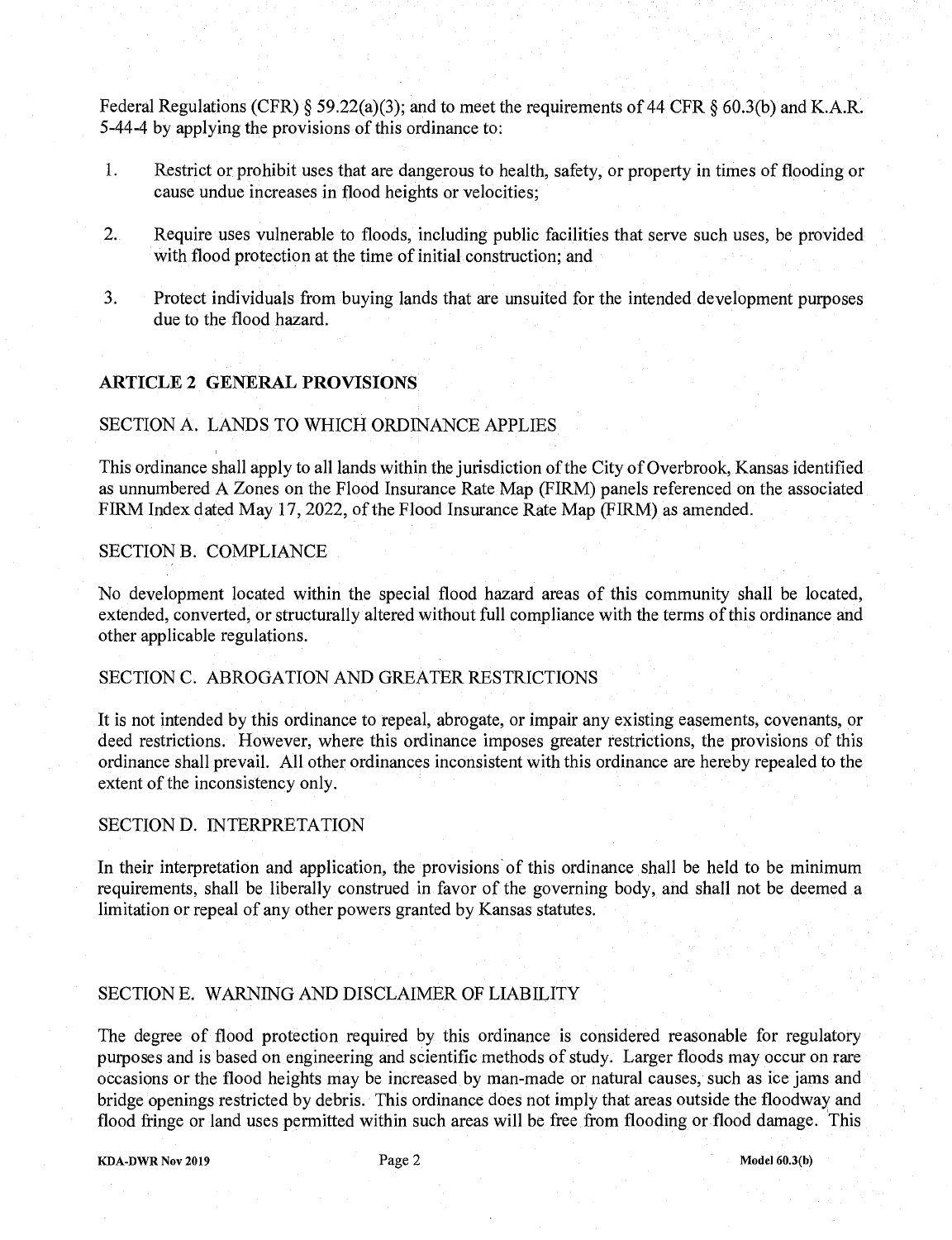ordinance shall not create a liability on the part of the City of Overbrook, any officer or employee thereof, for any flood damages that may result from reliance on this ordinance, or any administrative decision lawfully made there under.

### SECTION F. SEVERABILITY

If any section; clause; provision; or portion of this ordinance is adjudged unconstitutional or invalid by a court of appropriate jurisdiction, the remainder of this ordinance shall not be affected thereby.

### **ARTICLE 3 ADMINISTRATION**

#### SECTION A. FLOODPLAIN DEVELOPMENT PERMIT

A floodplain development permit shall be required for all proposed construction or other development, including the placement of manufactured or mobile homes, in the areas described in Article 2, Section A No person, firm, corporation, or unit of government shall initiate any development or substantialimprovement or cause the same to be done without first obtaining a separate floodplain development permit for each structure or other development.

### SECTION B. DESIGNATION OF FLOODPLAIN ADMINISTRATOR

The City Clerk is hereby appointed to administer and implement the provisions of this ordinance.

# SECTION C. DUTIES AND RESPONSIBILITIES OF FLOODPLAIN ADMINISTRATOR

Duties of the Floodplain Administrator shall include, but not be limited to:

- 1 Review of all applications for floodplain development permits to assure that sites are reasonably safe from flooding and that the floodplain development permit requirements of this ordinance have been satisfied,
- 2 Review of all applications for floodplain development permits for proposed development to assure that all necessary permits have been obtained from Federal, State, or local governmental agencies from which prior approval is required by Federal, State, or local law,
- 3 Review all subdivision proposals and other proposed new development, including manufactured home parks or subdivisions, to determine whether such proposals will be reasonably safe from flooding;
- 4. Issue floodplain development permits for all approved applications;
- 5. Notify adjacent communities and the Division of Water Resources, Kansas Department of Agriculture, prior to any alteration or relocation of a watercourse, and submit evidence of such notification to the Federal Emergency Management Agency (FEMA),
- 6 Assure that the flood-carrying capacity is not diminished and shall be maintained within the altered or relocated portion of any watercourse, and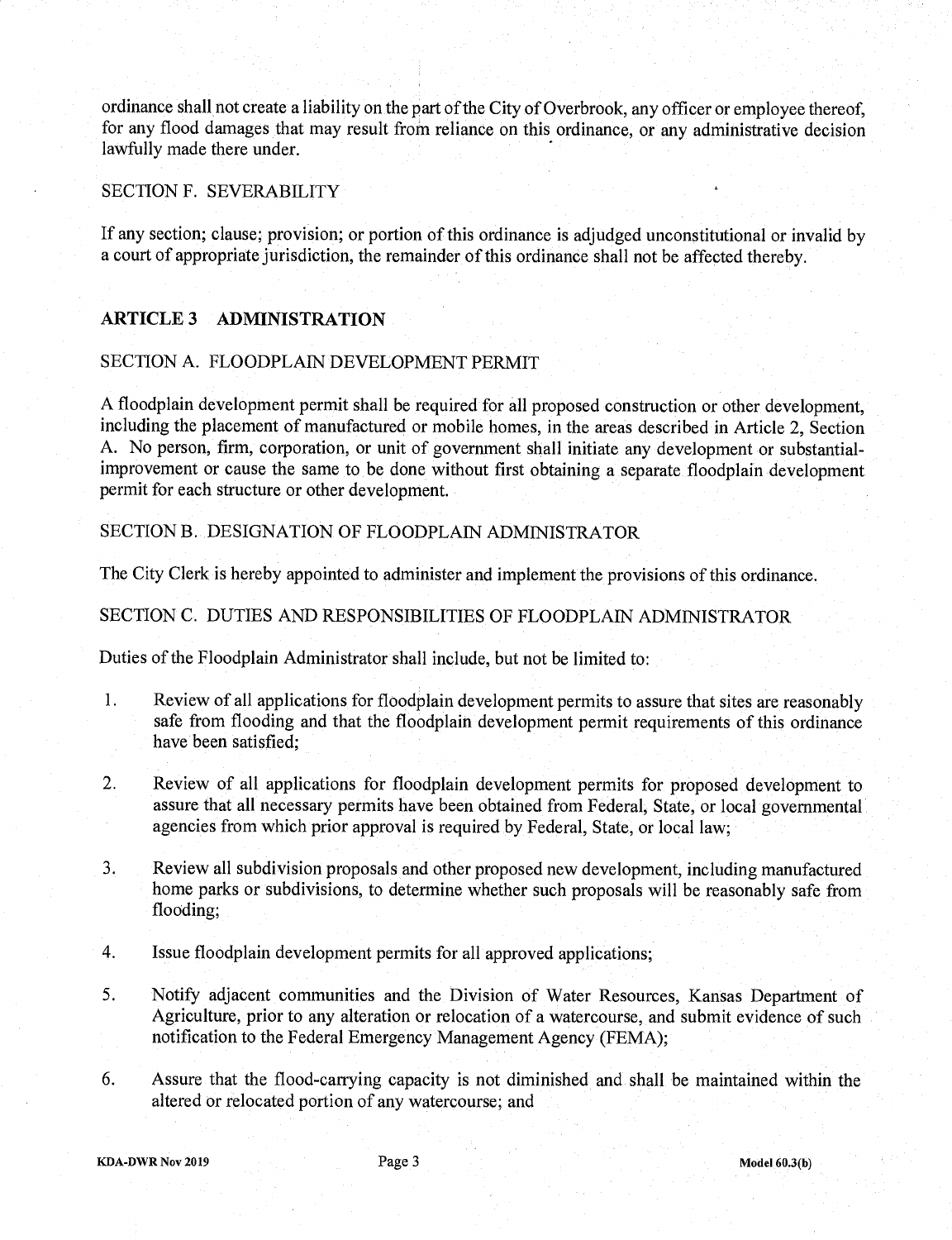- 7 Verify and maintain a record of the actual elevation (in relation to mean sea level) of the lowest floor, including basement, of all new or substantially improved structures,
- 8. Verify and maintain a record of the actual elevation (in relation to mean sea level) that the new or substantially improved non-residential structures have been floodproofed;
- 9. When floodproofing techniques are utilized for a particular non-residential structure, the floodplain administrator shall require certification from a registered professional engineer or architect.

# SECTION D. APPLICATION FOR FLOODPLAIN DEVELOPMENT PERMIT

To obtain a floodplain development permit, the applicant shall first file an application in writing on a form furnished for that purpose. Every floodplain development permit application shall:

- 1. Describe the land on which the proposed work is to be done by lot, block and tract, house and street address, or similar description that will readily identify and specifically locate the proposed structure or work,
- 2. Identify and describe the work to be covered by the floodplain development permit;
- 3. Indicate the use or occupancy for which the proposed work is intended;
- 4. Indicate the assessed value of the structure and the fair market value of the improvement;
- 5. Identify the existing base flood elevation and the elevation of the proposed development;
- 6. Give such other information as reasonably may be required by the floodplain administrator;
- 7. Be accompanied by plans and specifications for proposed construction; and
- 8. Be signed by the permittee or his authorized agent who may be required to submit evidence to indicate such authority.

### **ARTICLE 4 PROVISIONS FOR FLOOD HAZARD REDUCTION**

# SECTION A. GENERAL STANDARDS

- 1. No permit for floodplain development shall be granted for new construction, substantialimprovements, and other improvements, including the placement of manufactured or mobile homes, within any unnumbered A zone unless the conditions of this section are satisfied.
- 2. All areas identified as unnumbered A zones on the FIRM are subject to inundation of the one percent annual chance or 100-year flood, however, the base flood elevation is not provided Development within unnumbered A zones is subject to all provisions of this ordinance. If Flood Insurance Study data is not available, the community shall obtain, review, and reasonably utilize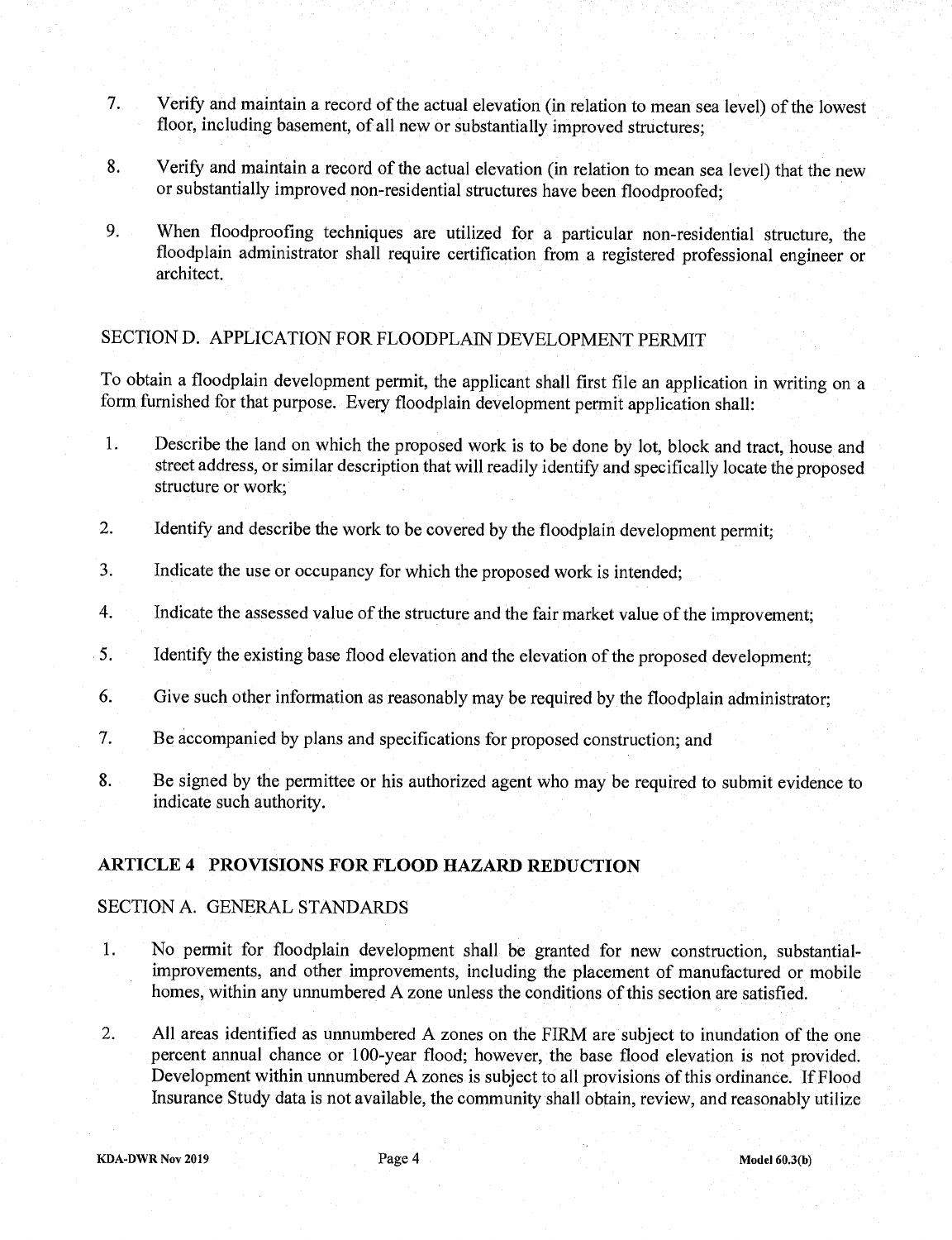any base flood elevation or floodway data currently available from Federal, State, or other sources.

- 3. All new construction, subdivision proposals, substantial-improvements, prefabricated structures, placement of manufactured or mobile homes, and other developments shall require
	- a. Design or adequate anchorage to prevent flotation, collapse, or lateral movement of the structure resulting from hydrodynamic and hydrostatic loads, including the effects of buoyancy;
	- b. Construction with materials resistant to flood damage;
	- c. Utilization of methods and practices that minimize flood damages;
	- d. All electrical, heating, ventilation, plumbing, air-conditioning equipment, and other service facilities be designed and/or located so as to prevent water from entering or accumulating within the components during conditions of flooding;
	- e. New or replacement water supply systems and/or sanitary sewage systems be designed to minimize or eliminate infiltration of flood waters into the systems and discharges from the systems into flood waters, and on-site waste disposal systems be located so as to avoid impairment or contamination; and
	- f. Subdivision proposals and other proposed new development, including manufactured home parks or subdivisions, located within special flood hazard areas are required to assure that:
		- (1) All such proposals are consistent with the need to minimize flood damage,
		- (2) All public utilities and facilities, such as sewer, gas, electrical, and water systems are located and constructed to minimize or eliminate flood damage,
		- (3) Adequate drainage is provided so as to reduce exposure to flood hazards, and
		- (4) All proposals for development, including proposals for manufactured home parks and subdivisions, of greater than five *(5)* acres or fifty *(50)* lots, whichever is lesser, include within such proposals base flood elevation data

### *4. Storage, Material, and Equipment*

- a. Storage of material or equipment may be allowed if not subject to major damage by floods, if firmly anchored to prevent flotation, or if readily removable from the area within the time available after a flood warning
- *5 Nonconforming Use*

**KDA-DWR Nov 2019 Page 5** *Page 5* **<b>***Model 60.3(b) Model 60.3(b)*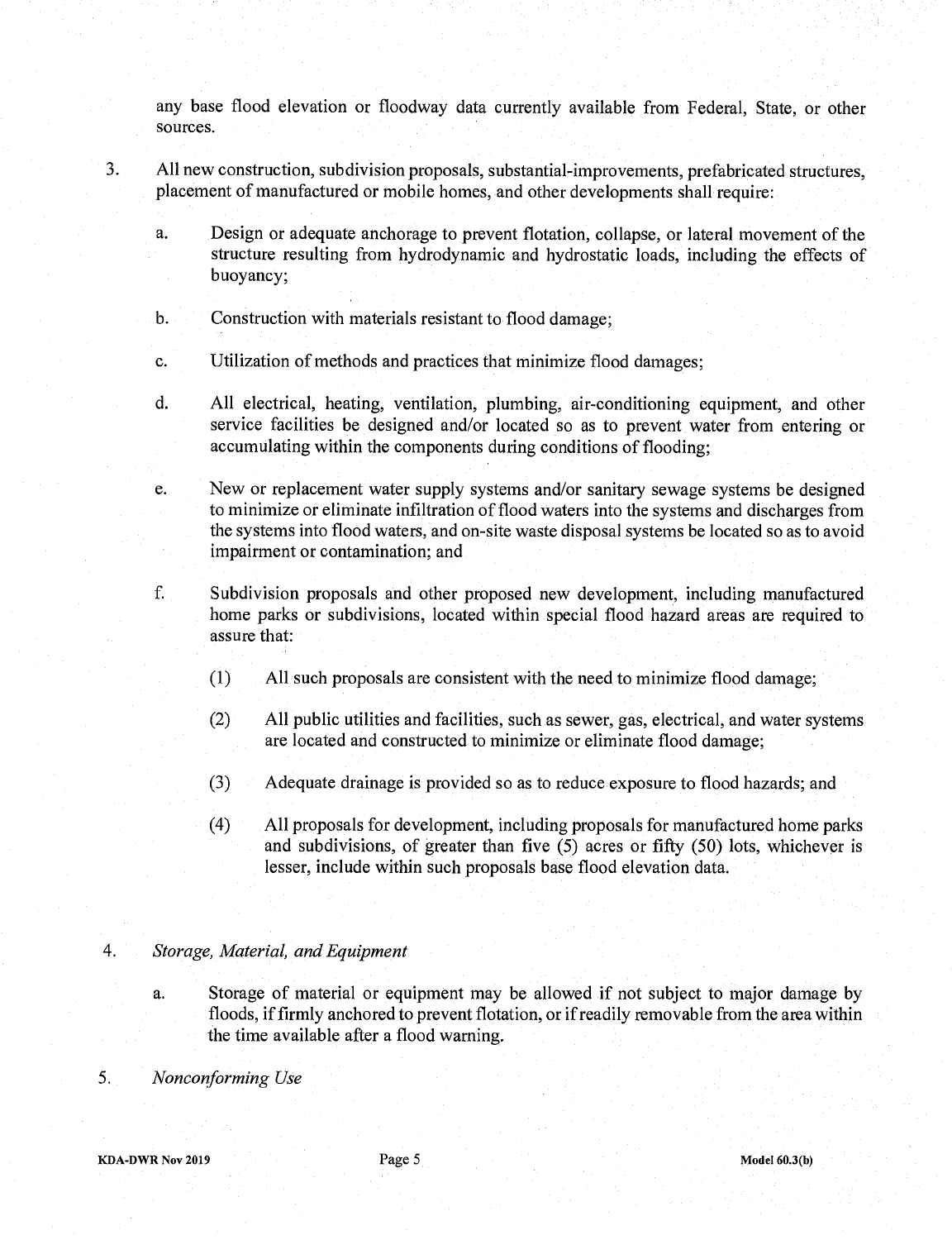A structure, or the use of a structure or premises that was lawful before the passage or amendment of the ordinance, but which is not in conformity with the provisions of this ordinance, may be continued subject to the following conditions:

- a. If such structure, use, or utility service has been or is discontinued for 12 consecutive months, any future use of the building shall conform to this ordinance.
- b. If any nonconforming use or structure is destroyed by any means, including flood, it shall not be reconstructed if the cost is more than fifty *(50)* percent of the pre-damaged market value of the structure. This limitation does not include the cost of any alteration to comply with existing state or local health, sanitary, building, safety codes, regulations or the cost of any alteration of a structure listed on the National Register of Historic Places, the State Inventory of Historic Places, or local inventory of historic places upon determination.

# SECTION B. SPECIFIC STANDARDS

1. In all areas of special flood hazard, once base flood elevation data is obtained, as set forth in Article 4, Section  $A(2)$ , the following provisions are required:

#### *a. Residential Construction*

New construction or substantial-improvement of any residential structures, including manufactured homes, shall have the lowest floor, including basement, elevated a minimum of one (1) foot above base flood elevation. All mechanical and heating ventilation equipment to be elevated to same level of one (1) foot above the base flood elevation. The elevation of the lowest floor shall be certified by a licensed land surveyor or professional engineer.

#### *b. Non-Residential Construction*

New construction or substantial-improvement of any commercial, industrial, or other non-residential structures, including manufactured or mobile homes, shall have the lowest floor, including basement, elevated a minimum of one (1) foot above the base flood elevation or, together with attendant utility and sanitary facilities, be floodproofed so that below one foot above the base flood elevation the structure is watertight with walls substantially impermeable to the passage of water and with structural components having the capability of resisting hydrostatic and hydrodynamic loads and effects of buoyancy. All mechanical and heating ventilation equipment to be elevated or protected to one (1) foot above the base flood elevation A registered professional engineer or architect shall verify that the standards of this subsection are satisfied. The elevation of the lowest floor shall be certified by a licensed land surveyor or professional engineer. Such certification shall be provided to the floodplain administrator as set forth in Article 3, Section  $C(7)(8)(9)$ .

#### *C. Enclosures Below Lowest Floor*

Require, for all new construction and substantial-improvements, that fully enclosed areas below lowest floor used solely for parking of vehicles, building access, or storage in an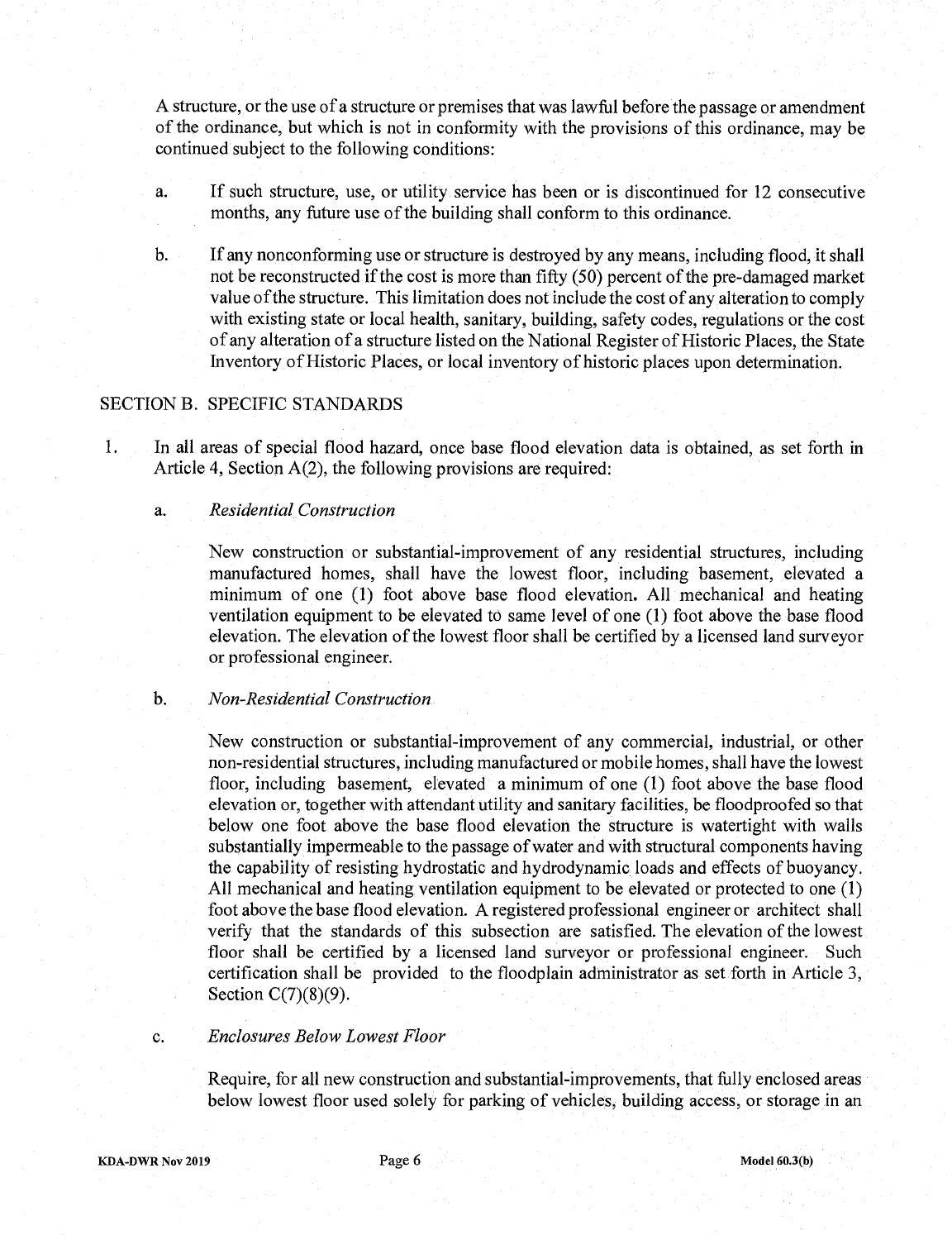area other than a basement and that are subject to flooding shall be designed to automatically equalize hydrostatic flood forces on exterior walls by allowing for the entry and exit of flood waters. Designs for meeting this requirement must either be certified by a registered professional engineer or architect Or meet or exceed the following minimum criteria:

- (1) A minimum of two (2) openings having a total net area of not less than one (1) square inch for every square foot of enclosed area subject to flooding shall be provided; and
- (2) The bottom of all opening shall be no higher than one (1) foot above grade. Openings may be equipped with screens, louvers, valves, or other coverings or devices provided that they permit the automatic entry and exit of flood waters
- 2. In all areas of special flood hazard, once floodway data is obtained, as set forth in Article 4, Section  $A(2)$ , the following provisions are required:
	- a. The designated floodway shall be based on the standard that the area chosen for the floodway must be designed to carry the waters of the base flood, without increasing the water surface elevation more than one (1) foot at any point; and

b. The community shall prohibit any encroachments, including fill, new construction, substantial-improvements, and other development within the designated regulatory floodway unless it has been demonstrated through hydrologic and hydraulic analyses performed in accordance with standard engineering practice that the proposed encroachment would not result in any increase in flood levels within the community during the occurrence of the base flood discharge.

## SECTION C. MANUFACTURED or MOBILE HOMES

- 1 All manufactured or mobile homes to be placed within special flood hazard areas on the community's FIRM shall be required to be installed using methods and practices that minimize flood damage. For the purposes of this requirement, manufactured or mobile homes must be elevated and anchored to resist flotation, collapse, or lateral movement. Methods of anchoring may include, but are not limited to, use of over-the-top or frame ties to ground anchors
- 2. Require manufactured or mobile homes that are placed or substantially improved within unnumbered A zones on the community's FIRM on sites
	- a. Outside of a manufactured home park or subdivision;
	- b. In a new manufactured home park or subdivision;
	- C. In an expansion to an existing manufactured home park or subdivision, or
	- d. In an existing manufactured home park or subdivision on which a manufactured or mobile home has incurred substantial-damage as the result of a flood, be elevated on a permanent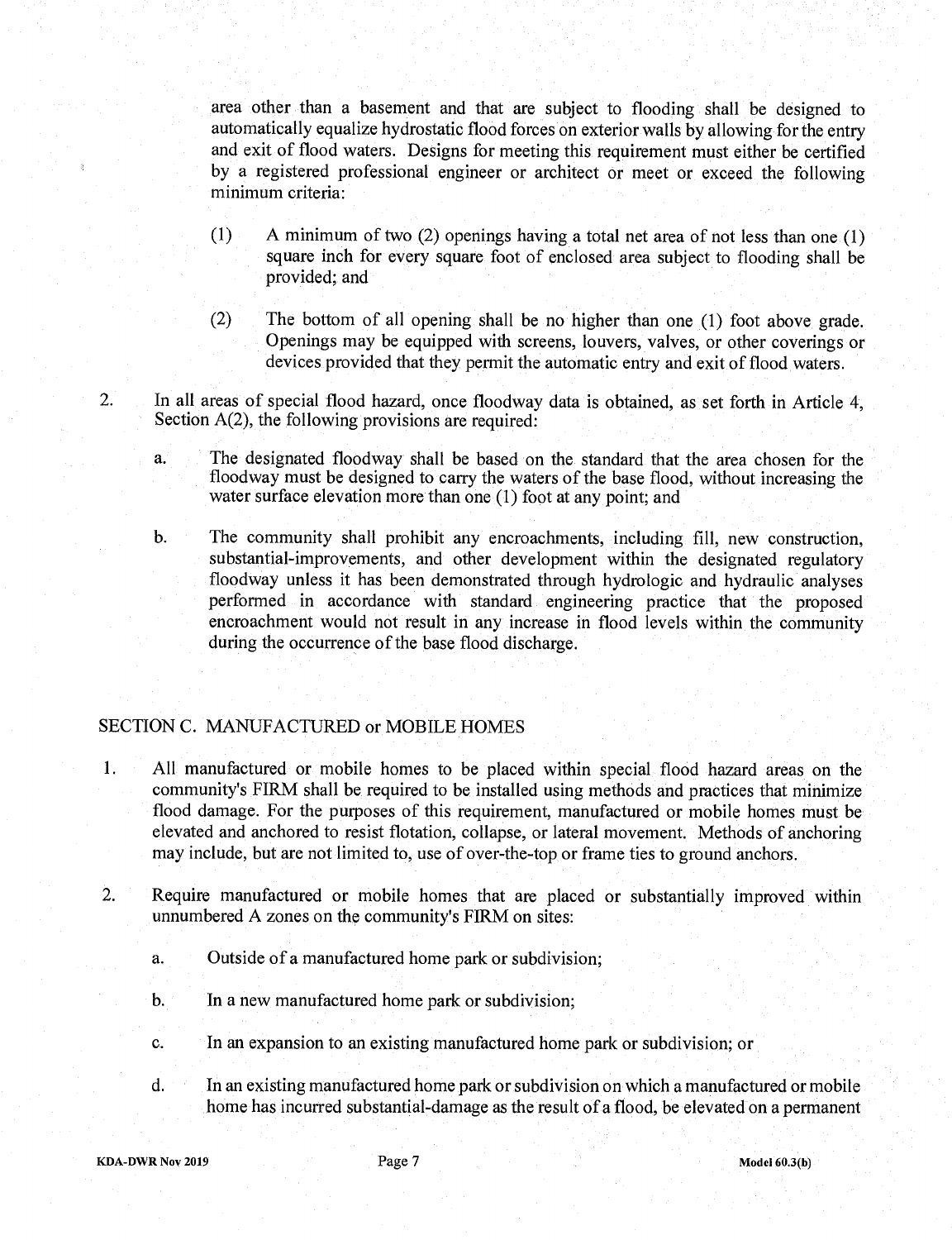foundation such that the lowest floor of the manufactured home is elevated a minimum of one (1) foot above the base flood elevation and be securely attached to an adequately anchored foundation system to resist flotation, collapse, and lateral movement. All mechanical and heating ventilation equipment to be elevated to same level of one (1) foot above the base flood elevation. The elevation of the lowest floor shall be certified by a licensed land surveyor or professional engineer.

3. Require that manufactured or mobile homes to be placed or substantially improved on sites in an existing manufactured home park or subdivision within all unnumbered A zones on the community's FIRM, that are not subject to the provisions of Article 4, Section C(2) of this ordinance, be elevated so that:

a. The lowest floor of the manufactured or mobile home is a minimum of one (1) foot above the base flood level. All mechanical and heating ventilation equipment to be elevated to same level of one (1) foot above the base flood elevation. The elevation of the lowest floor shall be certified by a licensed land surveyor or professional engineer.

### SECTION D. RECREATIONAL VEHICLES

Require that recreational vehicles placed on sites within all unnumbered A Zones on the community's FIRM either:

- 1. Be on the site for fewer than 180 consecutive days, *or*
- 2. Be fully licensed and ready for highway use\*; or
- 3. Meet the permitting, elevation, and anchoring requirements for manufactured homes of this ordinance.

\*A recreational vehicle is ready for highway use if it is on its wheels or jacking system, is attached to the site only by quick-disconnect type utilities and security devices, and has no permanently attached additions.

### **ARTICLE 5 FLOODPLAIN MANAGEMENT VARIANCE PROCEDURES**

#### SECTION A. ESTABLISHMENT OF APPEAL BOARD

The Planning Commission shall act as the Appeal Board as established by the City of Overbrook shall hear and decide appeals and requests for variances from the floodplain management requirements of this ordinance.

SECTION B. RESPONSIBILITY OF APPEAL BOARD

Where an application for a floodplain development permit is denied by the Floodplain Administrator, the applicant may apply for such floodplain development permit directly to the Appeal Board, as defined in Article *5,* Section A

**KDA DWR Nov 2019 Page 8 Model 60.3(b)**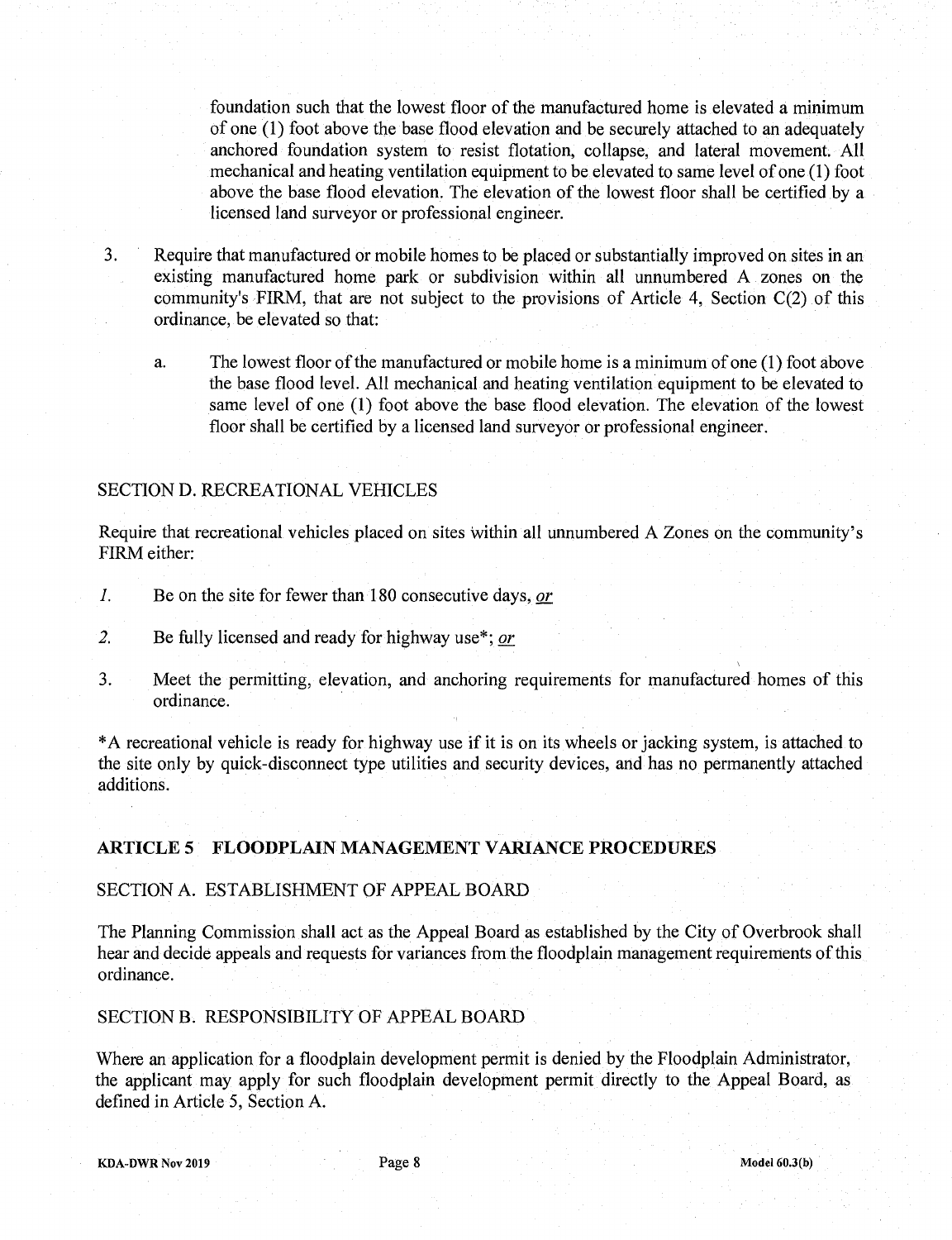The Appeal Board shall hear and decide appeals when it is alleged that there is an error in any requirement, decision, or determination made by the Floodplain Administrator in the enforcement or administration of this ordinance.

### SECTION C. FURTHER APPEALS

Any person aggrieved by the decision of the Appeal Board or any taxpayer may appeal such decision to the District Court as provided in K.S.A. *12-759* and 12-760.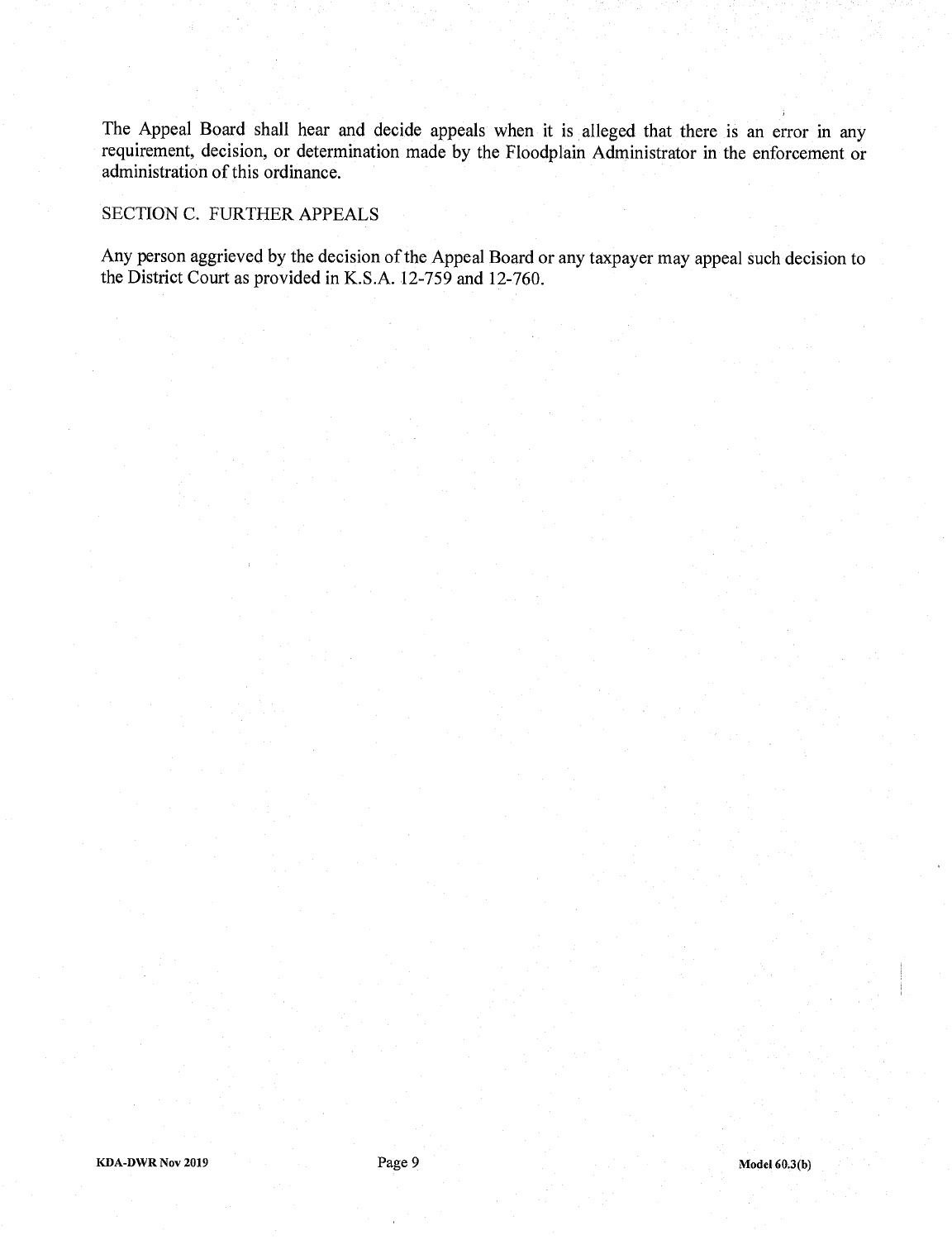# SECTION D. FLOODPLAIN MANAGEMENT VARIANCE CRITERIA

In passing upon such applications for variances, the Appeal Board shall consider all technical data and evaluations, all relevant factors, standards specified in other sections of this ordinance, and the following criteria:

- 1. Danger to life and property due to flood damage;
- 2. Danger that materials may be swept onto other lands to the injury of others;
- 3. Susceptibility of the proposed facility and its contents to flood damage and the effect of such damage on the individual owner,
- 4 Importance of the services provided by the proposed facility to the community,
- *5.* Necessity to the facility of a waterfront location, where applicable;
- 6 Availability of alternative locations, not subject to flood damage, for the proposed use,
- 7 Compatibility of the proposed use with existing and anticipated development,
- 8. Relationship of the proposed use to the comprehensive plan and floodplain management program for that area;
- 9. Safety of access to the property in times of flood for ordinary and emergency vehicles;
- 10 Expected heights, velocity, duration, rate of rise and sediment transport of the flood waters, if applicable, expected at the site; and,
- 11. Costs of providing governmental services during and after flood conditions, including maintenance and repair of public utilities and facilities such as sewer, gas, electrical, and water systems; streets; and bridges.

### SECTION B. CONDITIONS FOR APPROVING FLOODPLAIN MANAGEMENT VARIANCES

- $\mathbf{1}$ . Generally, variances may be issued for new construction and substantial-improvements to be erected on a lot of one-half acre or less in size contiguous to and surrounded by lots with existing structures constructed below the base flood elevation, providing items two (2) through six (6) below have been fully considered. As the lot size increases beyond the one-half acre, the technical justification required for issuing the variance increases.
- 2. Variances may be issued for the reconstruction, repair, or restoration of structures listed on the National Register of Historic Places, the State Inventory of Historic Places, or local inventory of historic places upon determination, provide the proposed activity will not preclude the structure's continued historic designation and the variance is the minimum necessary to preserve the historic character and design of the structure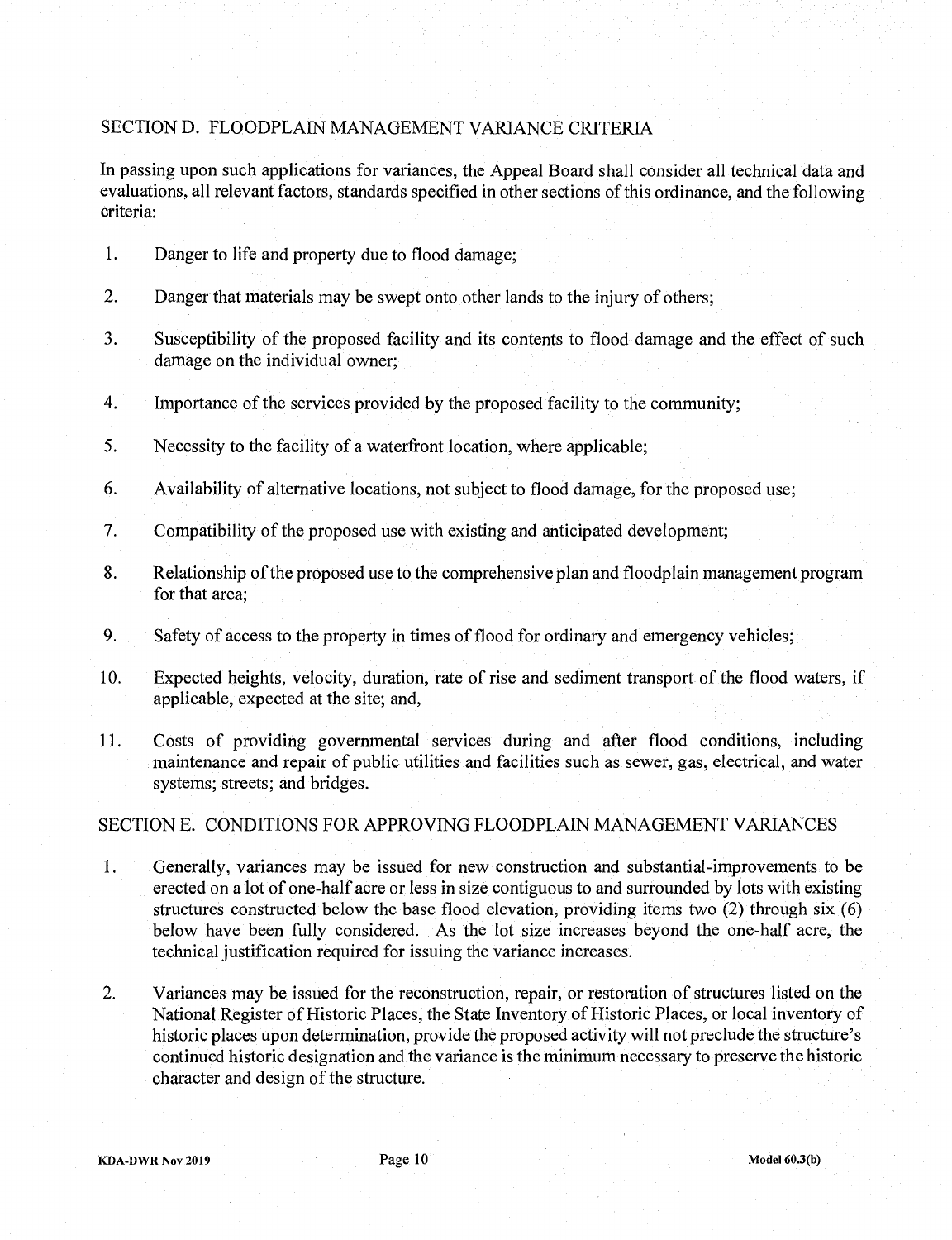- 3 Variances shall not be issued within any designated floodway if any significant increase in flood discharge or base flood elevation would result.
- 4. Variances shall only be issued upon a determination that the variance is the minimum necessary, considering the flood hazard, to afford relief.
- 5. Variances shall only be issued upon: (a) showing of good and sufficient cause, (b) determination that failure to grant the variance would result in exceptional hardship to the applicant, and (c) determination that the granting of a variance will not result in increased flood heights, additional threats to public safety, extraordinary public expense, create nuisances, cause fraud on or victimization of the public, or conflict with existing local laws or ordinances.
- 6. A community shall notify the applicant in writing over the signature of a community official that: (a) the issuance of a variance to construct a structure below base flood level will result in increased premium rates for flood insurance up to amounts as high as \$25 00 for \$100 00 of insurance coverage and (b) such construction below the base flood level increases risks to life and property. Such notification shall be maintained with the record of all variance actions as required by this ordinance.
- 7. A community shall maintain a record of all variance actions, including justification for their issuance.
- 8. Variances may be issued by a community for new construction and substantial improvements and for other development necessary for the conduct of a functionally dependent use provided that the criteria of items 1 through *5* of this section are met, and the structure or other development is protected by methods that minimize flood damages during the base flood and create no additional threats to public safety.

### **ARTICLE 6 VIOLATIONS**

1. The floodplain administrator may make reasonable entry upon any lands and waters in the City of Overbrook for the purpose of making an investigation, inspection or survey to verify compliance with these regulations. The floodplain administrator shall provide notice of entry by mail, electronic mail, phone call, or personal delivery to the owner, owner's agent, lessee, or lessee's agent whose lands will be entered. If none of these persons can be found, the floodplain administrator shall affix a copy of the notice to one or more conspicuous places on the property a minimum of five *(5)* days prior to entry.

2. A structure or other development without a floodplain development permit or other evidence of compliance is presumed to be in violation until such documentation is provided.

3. The floodplain administrator shall provide written notice of a violation of this ordinance to the owner, the owner's agent, lessee, or lessee's agent by personal service or by certified mail, return receipt requested. The written notice shall include instructions and a deadline to request a hearing before the appeals board, and if no hearing is requested, a deadline by which the violation must be corrected.

4. Violation of the provisions of this ordinance or failure to comply with any of its requirements (including violations of conditions and safeguards established in connection with granting of variances)

**KDA-DWR Nov 2019** Page 11 **Model 60.3(b)**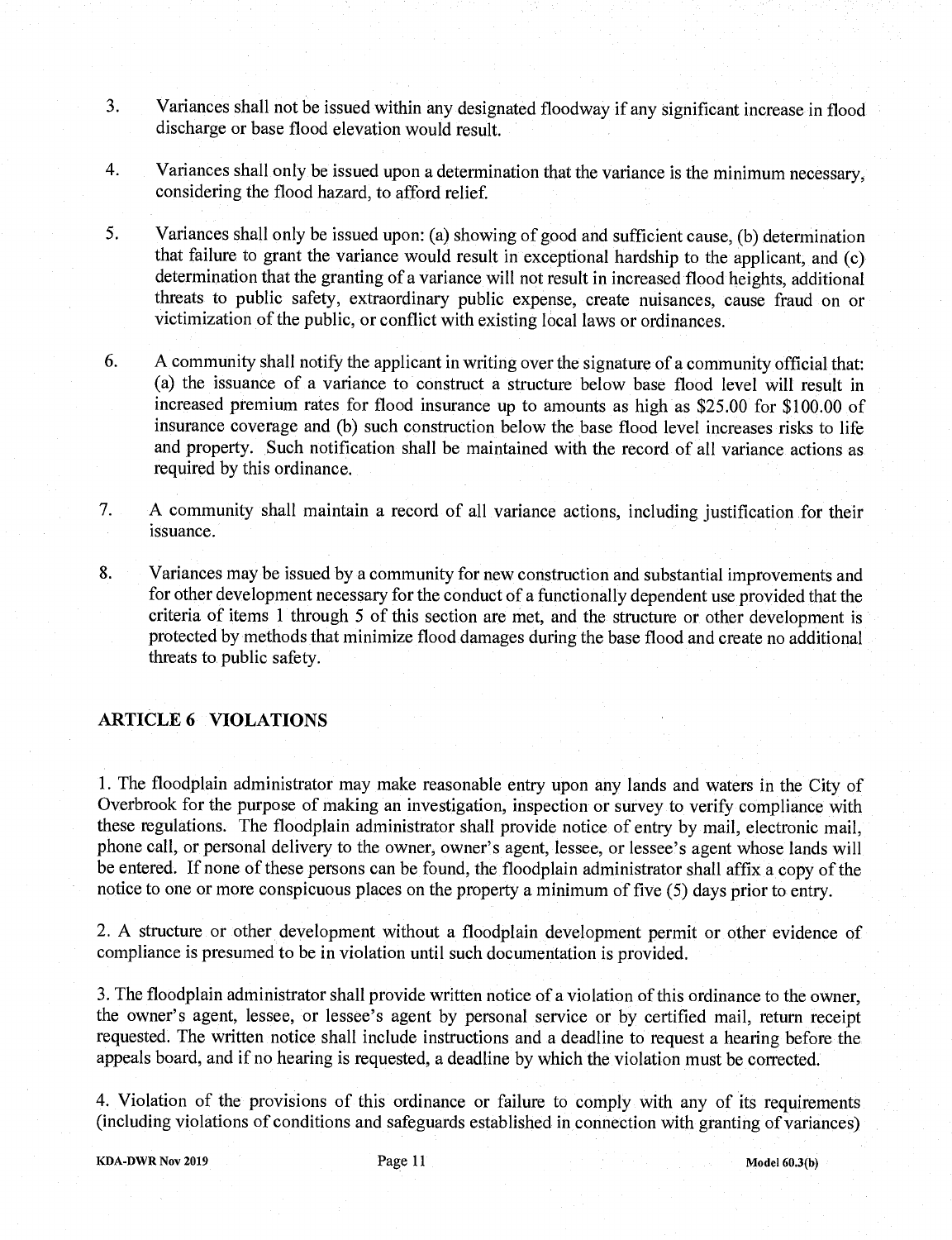shall constitute a misdemeanor. Any person who violates this ordinance or fails to comply with any of its requirements shall, upon conviction thereof, be fined not more than \$500 00, and in addition, shall pay all costs and expenses involved in the case. Each day such violation continues, shall be considered a separate offense. Nothing herein contained shall prevent the City of Overbrook or other appropriate authority from taking such other lawful action as is necessary to prevent or remedy any violation.

5. Notwithstanding any criminal prosecutions or in lieu of any criminal prosecutions, if the owner, occupant or agent in charge of the property has neither alleviated the conditions causing the alleged violation nor requested a hearing within the period specified, the public officer or an authorized assistant shall abate or remove the conditions causing the violation.

6. If the public officer or an authorized assistant abates or removes the nuisance pursuant to this section, notice shall be provided to the owner, the owner's agent, lessee, or lessee's agent by certified mail, return receipt requested, of the total cost of the abatement or removal incurred. The notice shall also state that the payment is due within 30 days following receipt of the notice. The cost of providing notice, including any postage, required by this section may also be recovered.

7. The notice shall also state that if the cost of the removal or abatement is not paid within the 30-day period, the cost of the abatement or removal shall be collected in the manner provided by K.S.A. 12-1,115, and amendments thereto, or shall be assessed as special assessments and charged against the lot or parcel of land on which the nuisance was located and the city clerk, at the time of certifying other city taxes, shall certify the unpaid portion of the costs and the county clerk shall extend the same on the tax rolls of the county against such lot or parcel of land and it shall be collected by the county treasurer and paid to the city as other city taxes are collected and paid. The city may pursue collection both by levying a special assessment and in the manner provided by K.S.A. 12-1,115, and amendments thereto, but only until the full cost and applicable interest has been paid in full. (K.S.A. 12-16171).

#### **ARTICLE** 7 **AMENDMENTS**

The regulations, restrictions, and boundaries set forth in this ordinance may from time to time be amended, supplemented, changed, or appealed to reflect any and all changes in the National Flood Disaster Protection Act of 1973, provided, however, that no such action may be taken until after a public hearing in relation thereto, at which parties of interest and citizens shall have an opportunity to be heard. Notice of the time and place of such hearing shall be published in a newspaper of general circulation in the City of Overbrook. At least twenty (20) days shall elapse between the date of this publication and the public hearing. A copy of such amendments will be provided to the FEMA Region VII office. The regulations of this ordinance are in compliance with the NFIP regulations.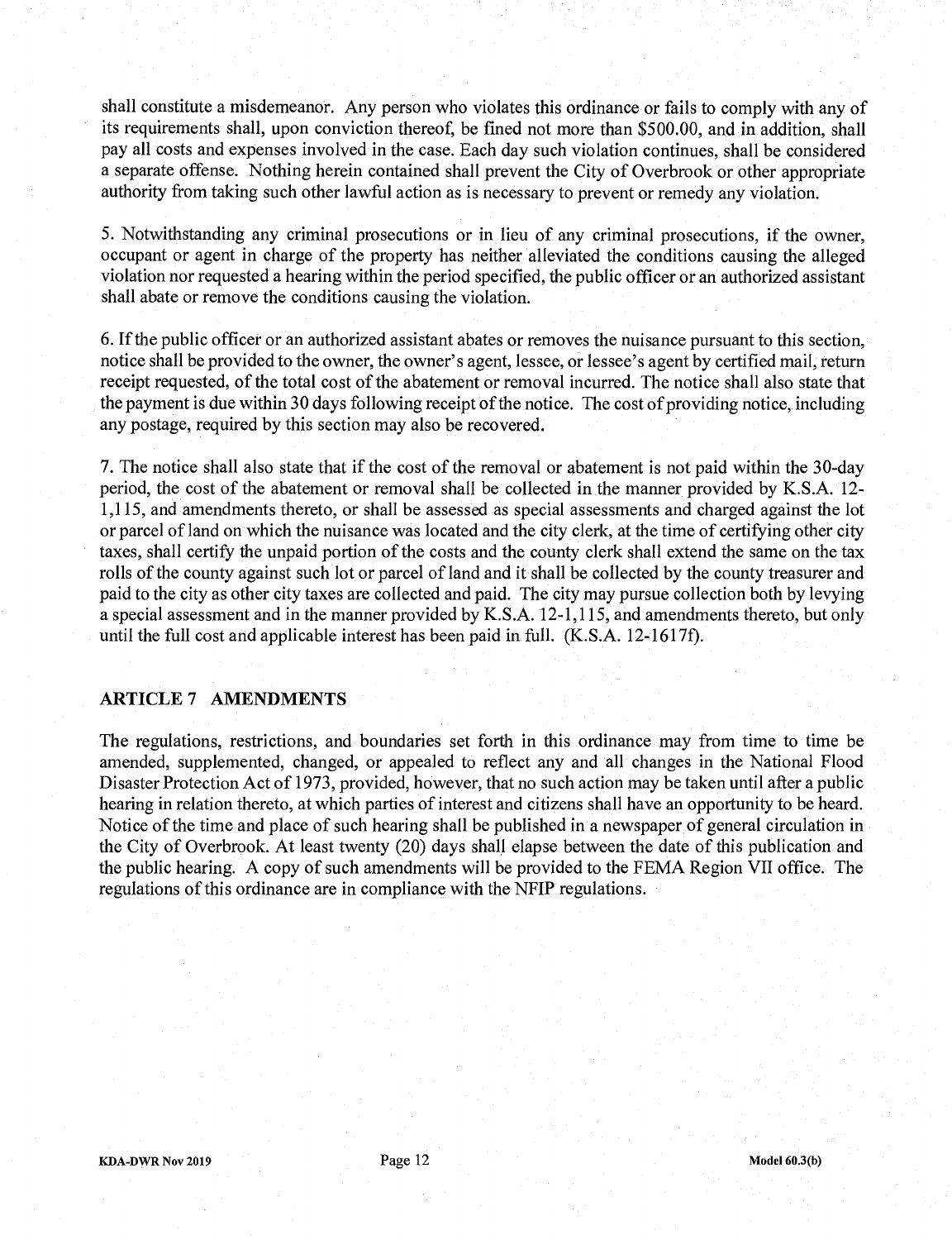# **ARTICLE 8 DEFINITIONS**

Unless specifically defined below, words or phrases used in this ordinance shall be interpreted so as to give them the same meaning they have in common usage and to give this ordinance its most reasonable application.

**"100-year Flood"** *see "base flood."* 

**"Accessory Structure"** means the same as *"appurtenant structure."* 

**"Actuarial Rates"** *see "risk premium rates."* 

**"Administrator"** means the Federal Insurance Administrator.

**"Agency"** means the Federal Emergency Management Agency (FEMA).

**"Appeal"** means a request for review of the Floodplain Administrator's interpretation of any provision of this ordinance or a request for a variance.

**"Appurtenant Structure"** means a structure that is on the same parcel of property as the principle structure to be insured and the use of which is incidental to the use of the principal structure

**"Area of Special Flood Hazard"** is the land in the floodplain within a community subject to a one percent or greater chance of flooding in any given year.

**"Base Flood"** means the flood having a one percent chance of being equaled or exceeded in any given year.

**"Base Flood Elevation"** means the elevation of the surface of the water during a one percent annual chance flood event.

**"Basement"** means any area of the structure having its floor subgrade (below ground level) on all sides.

**"Building"** *see "structure."* 

**"Chief Engineer"** means the chief engineer of the division of water resources, Kansas Department Of Agriculture.

**"Chief Executive Officer" or "Chief Elected Official"** means the official of the community who is charged with the authority to implement and administer laws, ordinances, and regulations for that community.

**"Community"** means any State or area or political subdivision thereof, which has authority to adopt and enforce floodplain management regulations for the areas within its jurisdiction

**"Development"** means any man-made change to improved or unimproved real estate, including but not limited to buildings or other structures, levees, levee systems, mining, dredging, filling, grading, paving, excavation or drilling operations, or storage of equipment or materials.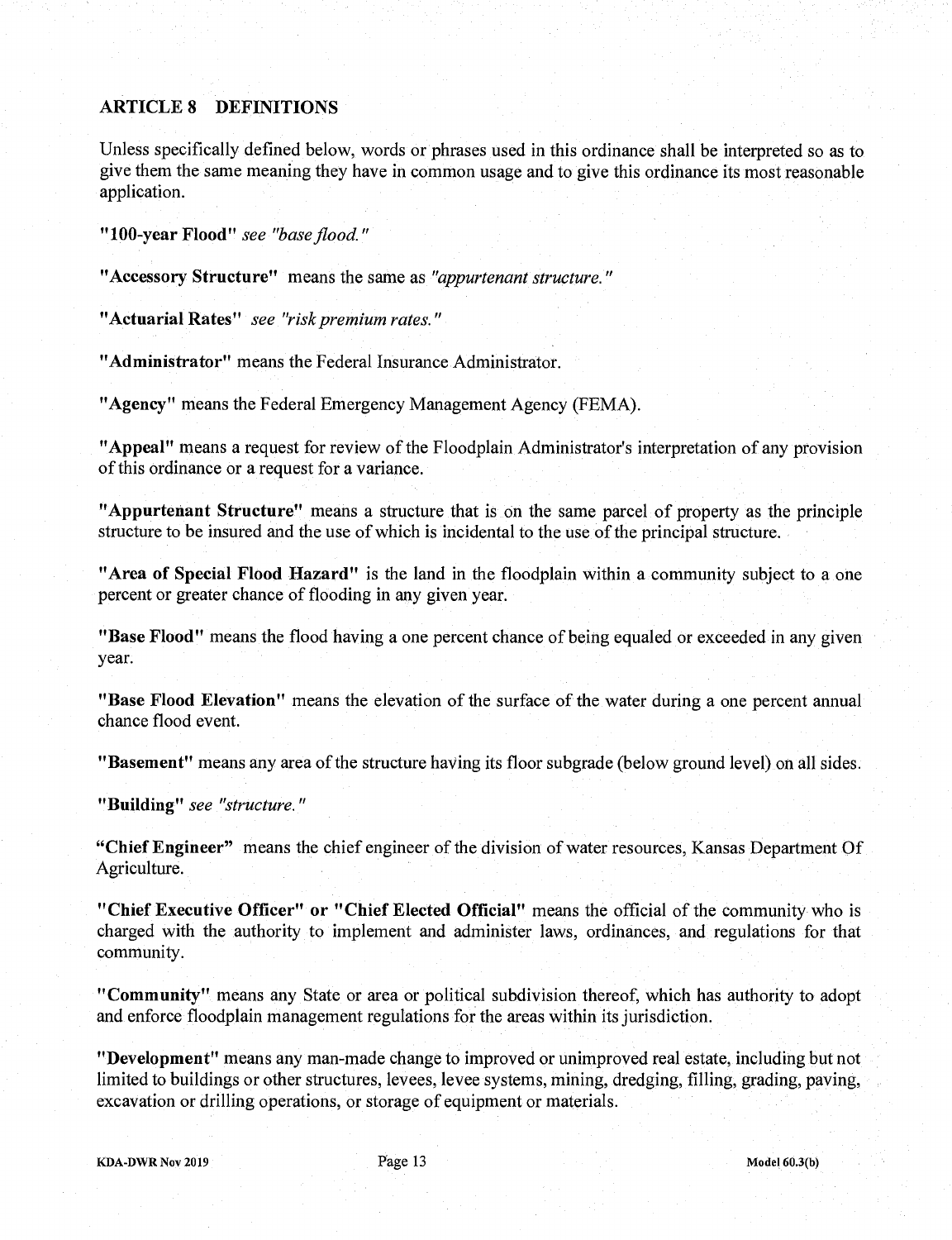**"Elevated Building"** means for insurance purposes, a non-basement building which has its lowest elevated floor raised above ground level by foundation walls, shear walls, posts, piers, pilings, or columns.

**"Eligible Community" or "Participating Community"** means a community for which the Administrator has authorized the sale of flood insurance under the National Flood Insurance Program (NFIP).

**"Existing Construction"** means for the purposes of determining rates, structures for which the *"start of construction"* commenced before the effective date of the FIRM or before January 1, 1975, for FIRMs effective before that date. *"existing construction"* may also be referred to as *"existing structures."* 

**"Existing Manufactured Home Park or Subdivision"** means a manufactured home park or subdivision for which the construction of facilities for servicing the lots on which the manufactured homes are to be affixed (including, at a minimum, the installation of utilities, the construction of streets, and either final site grading or the pouring of concrete pads) is completed before the effective date of the floodplain management regulations adopted by a community.

**"Expansion to an Existing Manufactured Home Park or Subdivision"** means the preparation of additional sites by the construction of facilities for servicing the lots on which the manufactured homes are to be affixed (including the installation of utilities, the construction of streets, and either final site grading or the pouring of concrete pads).

**"Flood" or "Flooding"** means a general and temporary condition of partial or complete inundation of normally dry land areas from:  $(1)$  the overflow of inland waters;  $(2)$  the unusual and rapid accumulation or runoff of surface waters from any source; and (3) the collapse or subsidence of land along the shore of a lake or other body of water as a result of erosion or undermining caused by waves or currents of water exceeding anticipated cyclical levels or suddenly caused by an unusually high water level in a natural body of water, accompanied by a severe storm, or by an unanticipated force of nature, such as flash flood, or by some similarly unusual and unforeseeable event which results in flooding as defined above in item (1).

**"Flood Hazard Boundary Map (FHBM)"** means an official map of a community, issued by the Administrator, where the boundaries of the flood areas having special flood hazards have been designated as (unnumbered or numbered) A zones.

**"Flood Hazard Map"** means the document adopted by the governing body showing the limits of: (1) the floodplain, (2) the floodway, (3) streets, (4) stream channel, and *(5)* other geographic features

**"Flood Insurance Rate Map (FIRM)"** means an official map of a community, on which the Administrator has delineated both the special flood hazard areas and the risk premium zones applicable to the community.

**"Flood Insurance Study (FIS)"** means an examination, evaluation and determination of flood hazards and, if appropriate, corresponding water surface elevations.

**"Floodplain" or "Flood-prone Area"** means any land area susceptible to being inundated by water *from any source (see 'flooding').*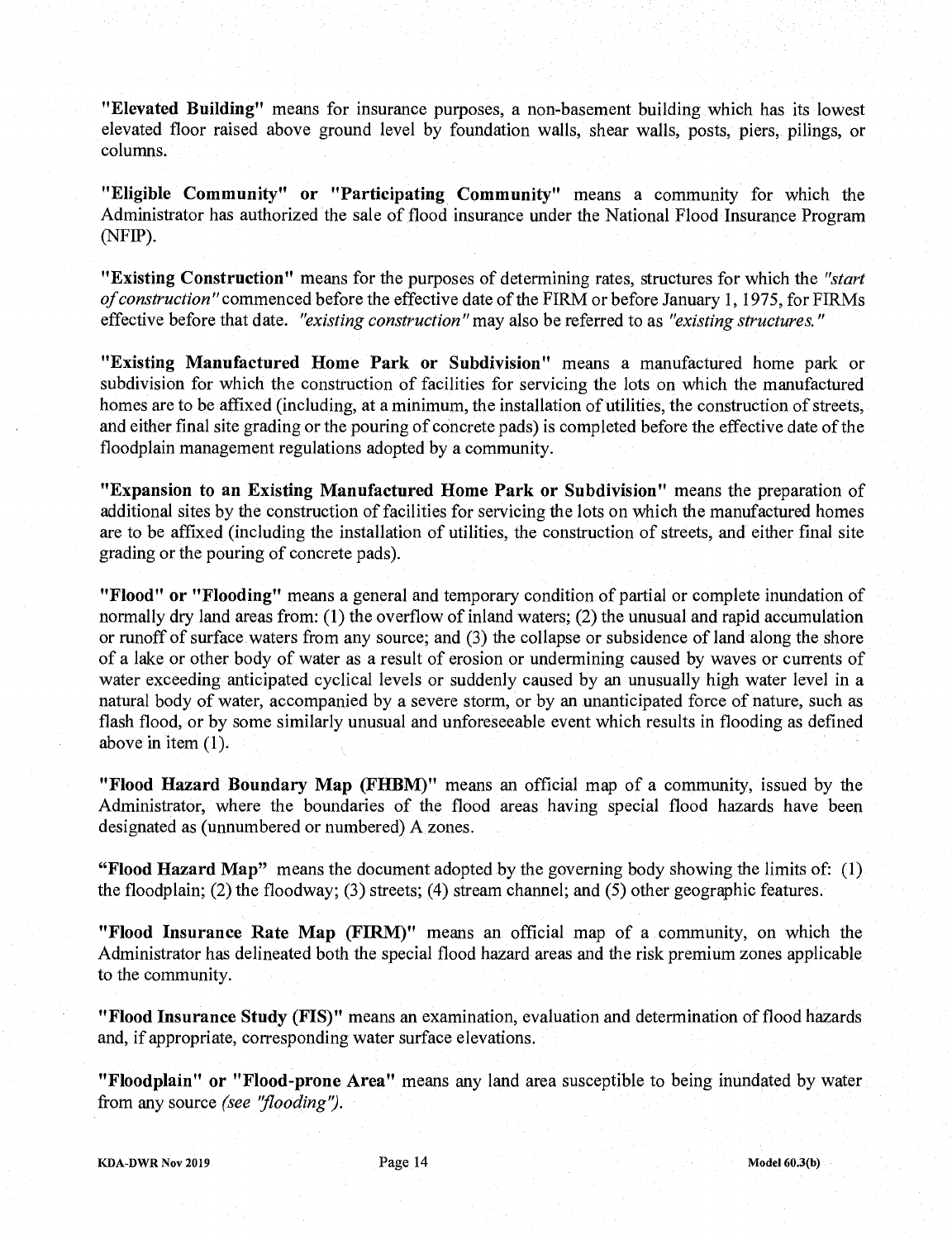**"Floodplain Management"** means the operation of an overall program of corrective and preventive measures for reducing flood damage, including but not limited to emergency preparedness plans, flood control works, and floodplain management regulations.

**"Floodplain Management Regulations"** means zoning ordinances, subdivision regulations, building codes, health regulations, special purpose ordinances (such as floodplain and grading ordinances) and other applications of police power. The term describes such state or local regulations, in any combination thereof, that provide standards for the purpose of flood damage prevention and reduction.

**"Flood proofing"** means any combination of structural and nonstructural additions, changes, or adjustments to structures that reduce or eliminate flood damage to real estate or improved real property, water and sanitary facilities, or structures and their contents.

**"Floodway" or "Regulatory Floodway"** means the channel of a river or other watercourse and the adjacent land areas that must be reserved in order to discharge the base flood without cumulatively increasing the water surface elevation more than one foot.

**"Floodway Encroachment Lines"** means the lines marking the limits of floodways on Federal, State and local floodplain maps.

**"Freeboard"** means a factor of safety usually expressed in feet above a flood level for purposes of floodplain management. *"Freeboard"* tends to compensate for the many unknown factors that could contribute to flood heights greater than the height calculated for a selected size flood and floodway conditions, such as bridge openings and the hydrological effect of urbanization of the watershed

**"Functionally Dependent Use"** means a use that cannot perform its intended purpose unless it is located or carried out in close proximity to water. This term includes only docking facilities and facilities that are necessary for the loading and unloading of cargo or passengers, but does not include long-term storage or related manufacturing facilities.

**"Highest Adjacent Grade"** means the highest natural elevation of the ground surface prior to construction next to the proposed walls of a structure.

**"Historic Structure"** means any structure that is (a) listed individually in the National Register of Historic Places (a listing maintained by the Department of Interior) or preliminarily determined by the Secretary of the Interior as meeting the requirements for individual listing on the National Register; (b) certified or preliminarily determined by the Secretary of the Interior as contributing to the historical significance of a registered historic district or a district preliminarily determined by the Secretary to qualify as a registered historic district, (c) individually listed on a state inventory of historic places in states with historic preservation programs which have been approved by the Secretary of the Interior, or (d) individually listed on a local inventory of historic places in communities with historic preservation programs that have been certified either (1) by an approved state program as determined by the Secretary of the Interior or (2) directly by the Secretary of the Interior in states without approved programs.

**"Lowest Floor"** means the lowest floor of the lowest enclosed area, including basement. An unfinished or flood-resistant enclosure, usable solely for parking of vehicles, building access, or storage, in an area other than a basement area, is not considered a building's lowest floor, **provided** that such enclosure is not built so as to render the structure in violation of the applicable floodproofing design requirements of this ordinance.

**KDA-DWR Nov 2019** Page 15 **Model 60.3(b)**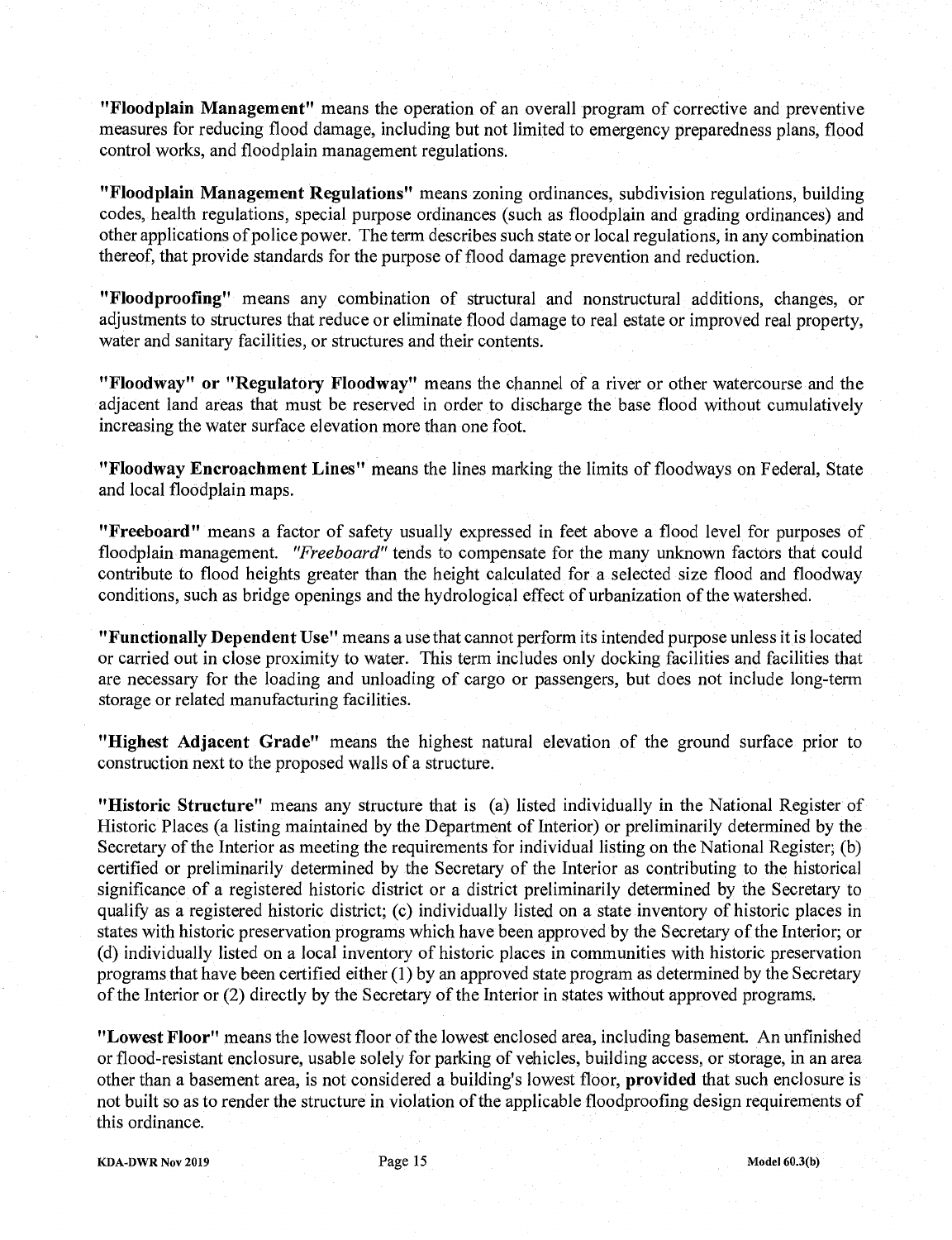**"Manufactured Home"** means a structure, transportable in one or more sections, that is built on a permanent chassis and is designed for use with or without a permanent foundation when attached to the required utilities The term *"manufactured home"* does include mobile homes manufactured prior to *1976 but* **does not include** a *"recreational vehicle."* 

**"Manufactured Home Park or Subdivision"** means a parcel (or contiguous parcels) of land divided into two or more manufactured home lots for rent or sale.

"Map" means the Flood Hazard Boundary Map (FHBM), Flood Insurance Rate Map (FIRM), or the Flood Boundary and Floodway Map (FBFM) for a community issued by the Federal Emergency Management Agency (FEMA).

**"Market Value" or "Fair Market Value"** means an estimate of what is fair, economic, just and equitable value under normal local market conditions.

**"Mean Sea Level"** means, for purposes of the National Flood Insurance Program (NFIP), the National American Vertical Datum (NAVD) of 1988 or other datum, to which base flood elevations shown on a community's Flood Insurance Rate Map (FIRM) are referenced.

**"New Construction"** means, for the purposes of determining insurance rates, structures for which the *"start of construction"* commenced on or after the effective date of an initial FIRM or after December 31, 1974, whichever is later, and includes any subsequent improvements to such structures. For floodplain management purposes, *"new construction"* means structures for which the *"start of construction"* commenced on or after the effective date of the floodplain management regulations adopted by a community and includes any subsequent improvements to such structures

**"New Manufactured Home Park or Subdivision"** means a manufactured home park or subdivision for which the construction of facilities for servicing the lot on which the manufactured homes are to be affixed (including at a minimum, the installation of utilities, the construction of streets, and either final site grading or the pouring of concrete pads) is completed on or after the effective date of floodplain management regulations adopted by the community.

"(NFIP)" means the National Flood Insurance Program (NFIP).

**"One percent annual chance flood"** *see "base flood."* 

**"Participating Community"** also known as an *"eligible community,* "means a community in which the Administrator has authorized the sale of flood insurance.

**"Permit"** means a signed document from a designated community official authorizing development in a floodplain, including all necessary supporting documentation such as:  $(1)$  the site plan,  $(2)$  an elevation certificate, and (3) any other necessary or applicable approvals or authorizations from local, state or federal authorities.

**"Person"** includes any individual or group of individuals, corporation, partnership, association, or any other entity, including Federal, State, and local governments and agencies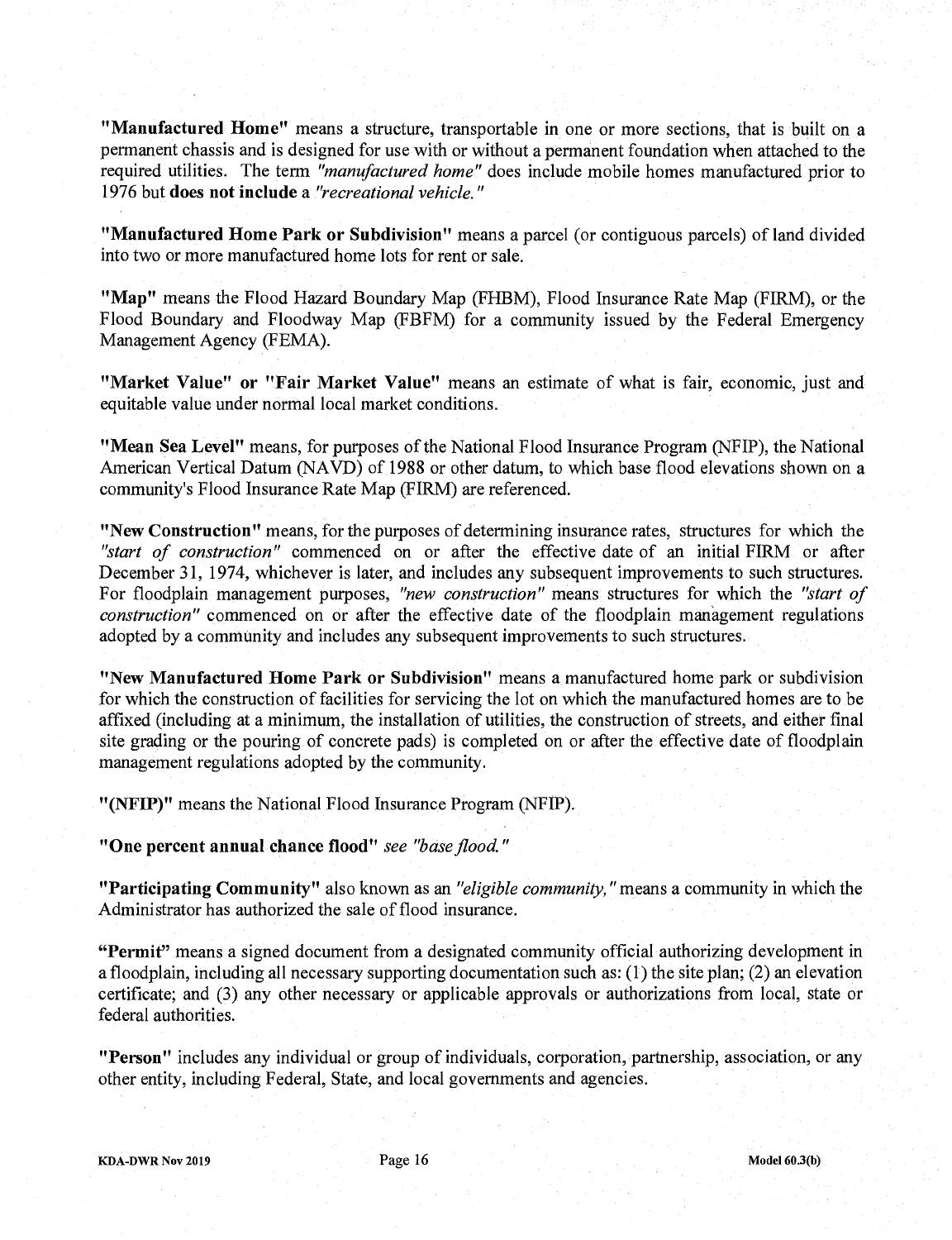**"Principally Above Ground"** means that at least 51 percent of the actual cash value of the structure, less land value, is above ground

**"Reasonably Safe From Flooding"** means base flood waters will not inundate the land or damage structures to be removed from the SFHA and that any subsurface waters related to the base flood will not damage existing or proposed buildings.

**"Recreational Vehicle"** means a vehicle which is (a) built on a single chassis; (b) 400 square feet or less when measured at the largest horizontal projections; (c) designed to be self-propelled or permanently able to be towed by a light-duty truck, and (d) designed primarily not for use as a permanent dwelling but as temporary living quarters for recreational, camping, travel, or seasonal use.

**"Remedy A Violation"** means to bring the structure or other development into compliance with Federal, State, or local floodplain management regulations; or, if this is not possible, to reduce the impacts of its noncompliance.

**"Risk Premium Rates"** means those rates established by the Administrator pursuant to individual community studies and investigations, which are undertaken to provide flood insurance in accordance with Section 1307 of the National Flood Disaster Protection Act of 1973 and the accepted actuarial principles. *''Risk premium rates''* include provisions for operating costs and allowances.

**"Special Flood Hazard Area"** *see "area of special flood hazard."* 

**"Special Hazard Area"** means an area having special flood hazards and shown on an FHBM, FIRM or FBFM as zones (unnumbered or numbered) A, AO, AE, or AH.

**"Start of Construction"** includes substantial-improvements, and means the date the building permit was issued, provided the actual start of construction, repair, reconstruction, rehabilitation, addition placement, or other improvements were within 180 days of the permit date. The *actual start* means either the first placement of permanent construction of a structure on a site, such as the pouring of slabs or footings, the installation of piles, the construction of columns, any work beyond the stage of excavation, or the placement of a manufactured home on a foundation. Permanent construction does not include land preparation, such as clearing, grading and filling, the installation of streets and/or walkways, excavation for a basement, footings, piers, foundations, the erection of temporary forms, nor installation on the property of accessory structures, such as garages or sheds not occupied as dwelling units or not part of the main structure. For a substantial-improvement, the *actual start of construction* means the first alteration of any wall, ceiling, floor, or other structural part of a building, whether or not that alteration affects the external dimensions of the building.

**"State Coordinating Agency"** means the Division of Water Resources, Kansas Department of Agriculture, or other office designated by the governor of the state or by state statute at the request of the Administrator to assist in the implementation of the National Flood Insurance Program (NFIP) in that state.

**"Structure"** means, for floodplain management purposes, a walled and roofed building, including a gas or liquid storage tank, that is principally above ground, as well as a manufactured home *"Structure" for*  insurance purposes, means a walled and roofed building, other than a gas or liquid storage tank that is principally above ground and affixed to a permanent site, as well as a manufactured home on a permanent foundation. For the latter purpose, the term includes a building while in the course of construction,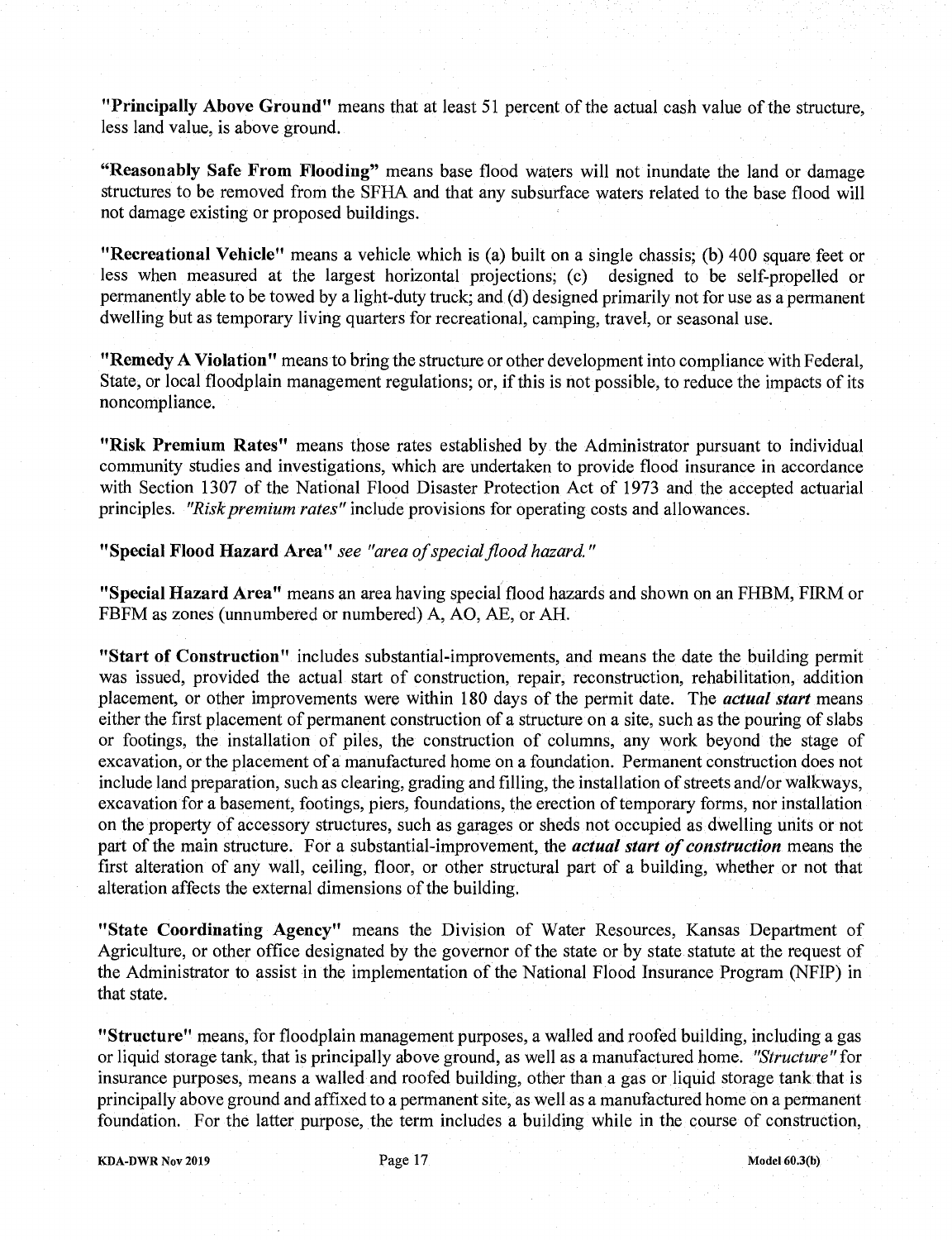alteration or repair, but does not include building materials or supplies intended for use in such construction, alteration or repair, unless such materials or supplies are within an enclosed building on the premises.

**"Substantial-Damage"** means damage of any origin sustained by a structure whereby the cost of restoring the structure to pre-damaged condition would equal or exceed *50* percent of the market value of the structure before the damage occurred.

**"Substantial-Improvement"** means any reconstruction, rehabilitation, addition, or other improvement of a structure, the cost of which equals or exceeds *50* percent of the market value of the structure before *"start of construction"* of the improvement. This term includes structures, which have incurred *"substantial-damage,"* regardless of the actual repair work performed. The term does not, however, include either (1) any project for improvement of a structure to correct existing violations of state or local health, sanitary, or safety code specifications that have been identified by the local code enforcement official and which are the minimum necessary to assure safe living conditions, or (2) any alteration of a *"historic structure,* "provided that the alteration will not preclude the structure's continued *designation as a "historic structure."* 

**"Unnumbered A Zone"** means a special flood hazard area shown on either a flood hazard boundary map or flood insurance rate map where the base flood elevation is not determined.

**"Variance"** means a grant of relief by the community from the terms of a floodplain management regulation. Flood insurance requirements remain in place for any varied use or structure and cannot be varied by the community.

**"Violation"** means the failure of a structure or other development to be fully compliant with the community's floodplain management regulations. A structure or other development without the elevation certificate, other certifications, or other evidence of compliance required by this ordinance is presumed to be in violation until such time as that documentation is provided.

**"Water Surface Elevation"** means the height, in relation to the National Geodetic Vertical Datum (NGVD) of 1929 (or other datum where specified) of floods of various magnitudes and frequencies in the floodplains of riverine areas.